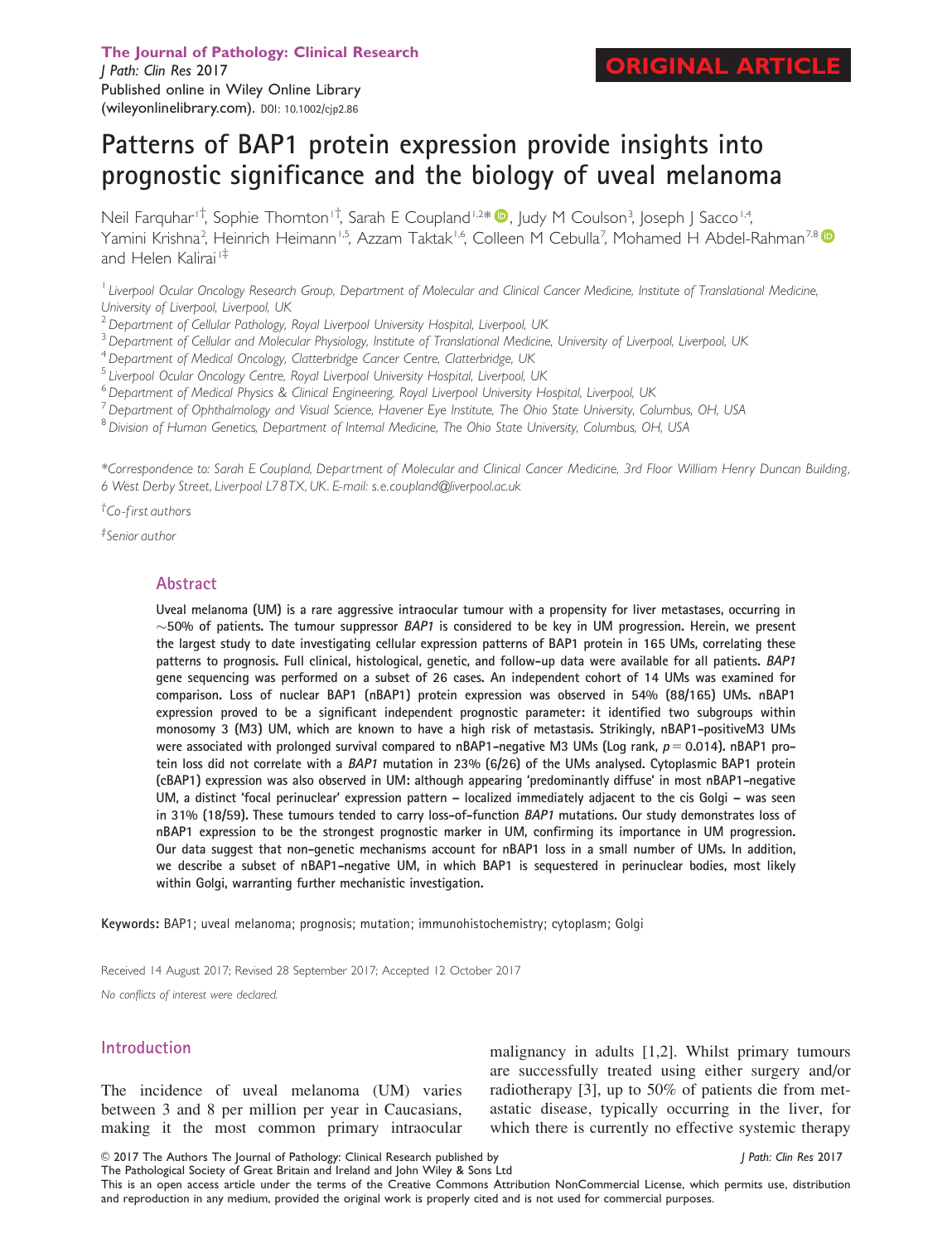[4,5]. Stratifying UM patients as at either high or low risk of metastatic spread is critical to ensure patients are managed accordingly: low metastatic risk UM patients can be reassured that they are very unlikely to develop metastases, whilst high metastatic risk UM patients can undergo more intensive liver screening, with the potential of undergoing liver resection surgery at the earliest onset of relapse, and/or enrolment in clinical trials [6]. Prognostication involves the integration of clinical, histological, and genetic features of the tumour, in order to obtain a refined predicted risk [6,7].

UM is characterized by distinct gross chromosomal abnormalities that are associated with patient outcome, the most common being monosomy 3 (M3), which corresponds with a significantly worse prognosis [8–12]. M3 is frequently accompanied by polysomy 8q, and increasing copies of 8q significantly correlate with reduced survival, in a dose-dependent fashion [8,10,13,14]. Further abnormalities described in UM include loss of 1p, which is associated with poor prognosis in the context of M3 [15], and gains on 6p, which, in the absence of additional chromosomal abnormalities, correspond with a good prognosis [16,17]. More recently, mutations occurring in UM have been identified in several genes, including GNAQ, GNA11, BAP1, SF3B1, EIF1AX, PLCB4, and CYSLTR2 [11,18–22]. In particular, inactivating BAP1 mutations are associated with a poor outcome, being present in  $\sim 84\%$  of all UMs that went on to produce metastases [19,23,24]. BAP1 mutations similarly correspond with a significantly worse prognosis in renal clear cell carcinoma [25] and cholangiocarcinoma [26], whilst in mesothelioma BAP1 inactivation is associated with a good prognosis [27]. Families with members carrying germline mutations in *BAP1* have also been described, with individuals most often affected by mesothelioma, melanomas including UM, and renal cell carcinoma [28,29].

BRCA1-associated protein 1 (BAP1), encoded by BAP1 on chromosome 3p21.1, is a nuclear-localized deubiquitylase (DUB) belonging to the ubiquitin carboxy-terminal hydrolase family of DUBs [19,30]. The 729-amino acid BAP1 protein includes an N-terminal catalytic domain, a bipartite C-terminal nuclear localisation signal (NLS), and binding domains for BRCA1 (Breast Cancer 1), BARD1 (BRCA1-associated RING domain protein 1), and HCF1 (Host cell factor 1), among others [30–32]. BAP1 has multiple functions, including involvement in DNA damage responses [33–35], transcriptional activation [35], chromatin remodelling [36], and cell cycle regulation [33,37].

Functionally, BAP1 nonsense or frameshift mutations lead to truncated BAP1 protein with loss of nuclear localisation and/or reduced protein or mRNA stability [23]. This has led to several recent studies assessing the prevalence of nuclear BAP1 protein expression (nBAP1) in UM, and correlating this with clinical outcome [23,38,39]. Koopmans et al [39] and Kalirai et al [38] observed loss of nBAP1 protein expression in 43% and 51% of all UM, respectively, which was significantly associated with increased metastatic risk, along with other clinical features linked to poor prognosis. In the latter study, we also noted the presence of differing cytoplasmic staining patterns of BAP1 protein (cBAP1) using immunohistochemistry (IHC). This has also been observed by groups examining BAP1 IHC expression in other cancers [40–42], and in atypical Spitz tumours [43]. Although the significance of cBAP1 remains unclear, shuttling of BAP1 between the cytoplasm and nucleus has been previously described [44]. Indeed, in cell lines derived from mesothelioma patients, mutant BAP1 was associated with cytoplasmic sequestration of the protein due to loss of the NLS [45].

Herein, we report the largest study to date of BAP1 protein expression in UM and provide a comprehensive analysis of nBAP1 and cBAP1, correlating these findings with clinical, genetic, and histopathological tumour characteristics, as well as with outcome.

# Materials and methods

# **Fthics**

This study conformed to the principles of the Declaration of Helsinki and Good Clinical Practice guidelines. Approval for the study was obtained from the Health Research Authority (NRES REC ref 16/SW/ 0112), and all patients provided informed consent.

Validation studies were carried out on an independent set of samples obtained from The Ohio State University (OSU) and collected according to a separate IRB (OSU2006C0045).

#### Sample collection

For samples collected in Liverpool,  $4 \mu m$  sections were cut from formalin-fixed paraffin-embedded (FFPE) material obtained from 145 UM patients who were treated by enucleation or local resection at the Liverpool Ocular Oncology Centre (LOOC), Royal Liverpool University Hospital NHS Trust between January 2013 and December 2015. For a further 20 patients, BAP1 IHC had already been undertaken as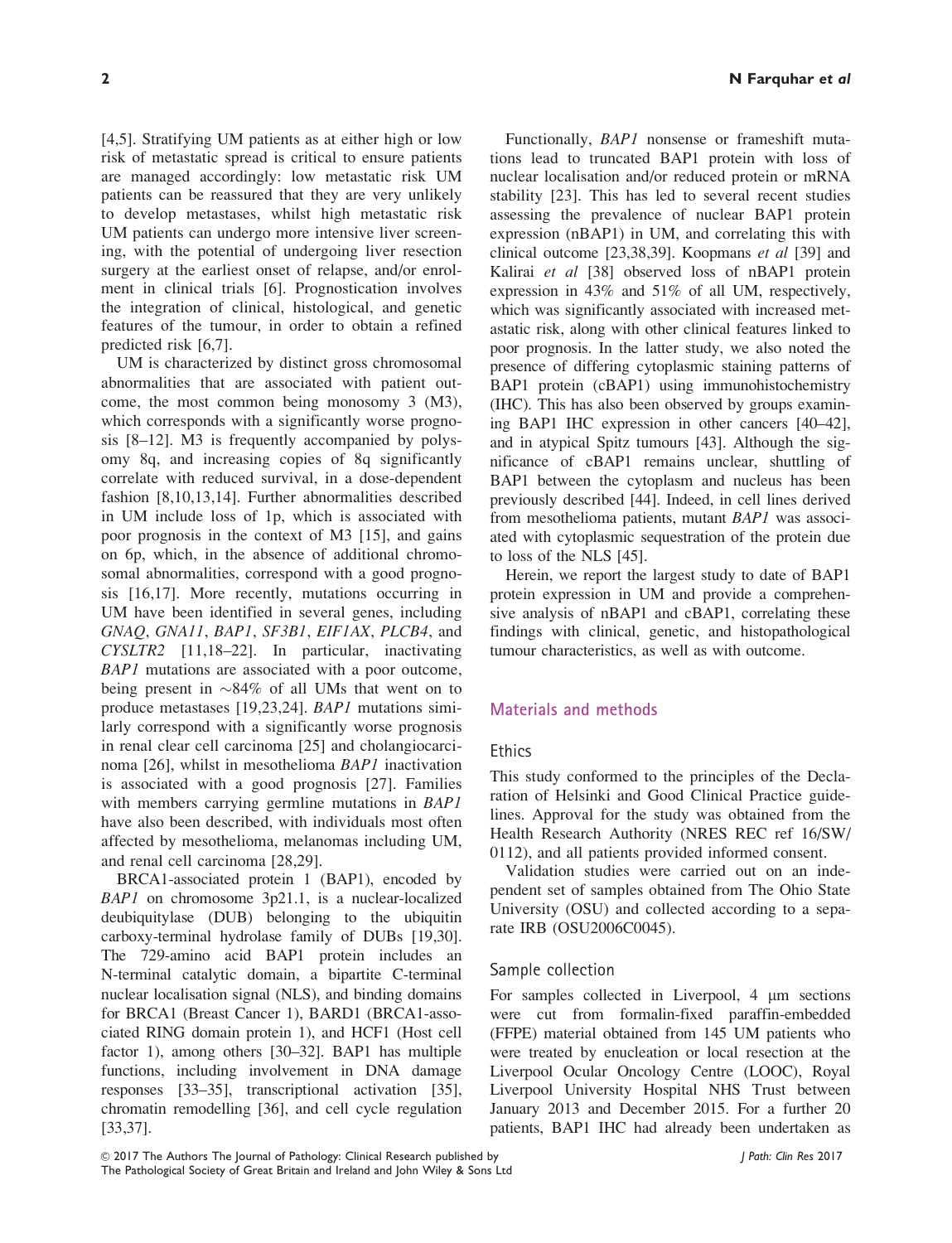part of their routine prognostication, and nBAP1 expression data were available from the Ocular Oncology Biobank.

Fourteen samples from OSU were provided as 4 mm sections cut from FFPE blocks.

## Immunohistochemistry

The IHC for BAP1was performed as previously described [38] using the Dako PT Link and the Dako EnVision Flex kit on the Autostainer Plus according to the manufacturer's standard instructions (Dako, Agilent Technologies LDA UK Limited, Stockport, UK). Briefly, a mouse anti-human BAP1 antibody  $(0.5 \ \mu g \ m l^{-1}$ ; C-4, Santa Cruz, Insight Biotechnology Ltd, Middlesex, UK) and a rabbit anti-human GM130 antibody  $(0.236 \mu g \text{ ml}^{-1})$ ; EP892Y, Abcam, Cambridgeshire, UK; a marker for the Golgi apparatus) were used. Bound antibody was visualized with either  $\text{En Vision}^{\text{TM}}$  FLEX 3,3'-diaminobenzidine (DAB+) (Dako) or aminoethylcarbazole (AEC; for highly pigmented tumours) (Vector Labs UK, Peterborough, UK). All sections were counterstained with Mayer's haematoxylin (VWR International Ltd, Lutterworth, UK), blued with Scott's tap water (Leica Microsystems Ltd, Milton Keynes, UK) and mounted with either Aquatex<sup>TM</sup> (VWR) or DPX mountant for  $AEC$  or  $DAB+$  sections, respectively. Human pancreas tissue was used as a positive control for both BAP1 and GM130. Mouse IgG1 was used as a negative control for BAP1 in tissue sections.

# Scoring

The IHC stained slides were scored by four independent investigators (SEC, HK, NF, ST) using a light microscope (Nikon Eclipse E600). A binary score was used for nBAP1expression; with cases being defined as positive when staining was present in tumour cell nuclei, and negative in its absence. cBAP1 was also defined as 'positive' or 'negative', with the subcellular localisation additionally being recorded as either 'predominantly diffuse', or 'predominantly focal perinuclear'.

# DNA extraction and quantification

All methods for DNA extraction from FFPE and frozen UM samples and their quantification have been previously described elsewhere [46,47].

# Chromosomal copy number analysis

The Multiplex Ligation Dependent Probe Amplification (MLPA) and microsatellite (MSA) procedures

for the assessment of chromosome 3 copy number alterations were performed as previously described [8,48,49]. MLPA was performed in all cases yielding > 100 ng DNA whilst MSA was undertaken for samples with lower DNA yield. For samples obtained from OSU, chromosome 3 status was assessed by microsatellite-based genotyping [46].

# Mutation analysis

We hypothesized that the phenomenon of 'focal perinuclear' cBAP1 may be due to distinct BAP1 mutations resulting in mis-localisation. To study this, we sequenced all BAP1 exons in 9 UM cases that were nBAP1 positive as well as 17 nBAP1 negative UM (7 cBAP1 diffuse, 9 cBAP1 focal perinuclear, and 1 cBAP1 negative). These cases were chosen because they demonstrated a clear immunophenotype for nBAP1 and also provided good quality DNA. Targeted sequencing of BAP1 in these cases was performed by the Rotterdam Ocular Melanoma Study group, using the Ion Torrent Personal Genome Machine or by direct Sanger sequencing at OSU [50]. SNPs were called using Torrent Suite Software V4.4.3 (Thermofisher Scientific Ltd, Hemel Hempstead, UK) and variants were identified and annotated using SnpEff version 3.2a.

A second cohort of 14 UM samples had previously undergone direct sequencing for BAP1 alterations at OSU. Results were read by aligning with the reference sequence provided by Genbank accession number NM\_004656.2, utilizing the Sequencher software (Version 4.8, Gene Codes Corp, Ann Arbor, MI, USA).

# Statistical analysis

Multivariate analysis of risk factors associated with development of metastatic disease was undertaken using the Cox proportional hazards model for all covariates with  $p \le 0.10$  by univariate analysis. Survival time (months) was calculated from the date of first diagnosis until death, or study closure on 28 February 2017. All analyses were carried out using SPSS Statistics v.24 (IBM).

# **Results**

Patient demographics and tumour sample details

Initial analyses relate to 165 UM patients treated with surgical excision at the LOOC between January 2013 and December 2015 (supplementary material, Table S1); 154 enucleation, 9 local resection and 2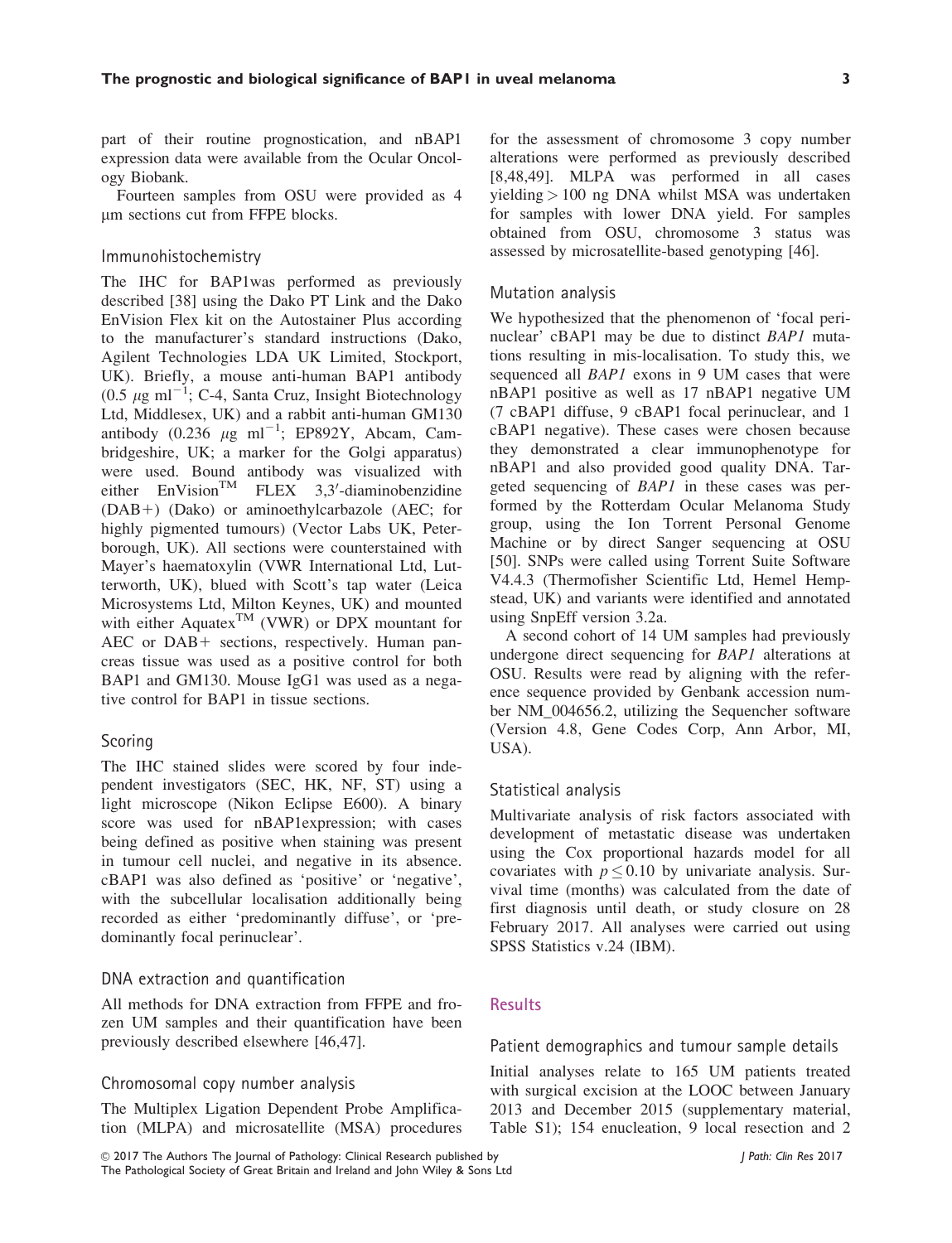endoresections. In 29 cases, the surgical excision analysed was not the primary treatment, but instead was performed when tumour recurrence or local complications had followed first treatment. The median time from first presentation to surgical excision for these cases was 33.5 months (range 1–570).

Of the 165 patients, 96 were males and 69 females, with a median age of 63 years at primary management (range, 20–88 years) and a median follow-up of 31.3 months (range, 5.7–348.5 months). At the time of study closure (28 February 2017), 133/165 (81%) UM patients were alive; 25/165 (15%) patients had died from metastatic disease, and 7/165 (4%) had died from other causes. The median largest basal diameter (LBD) was 14.4 mm (range, 3.3–23.6 mm), with a median tumour height of 8.3 mm (range, 0.1– 18.5 mm). Epithelioid cells were present in 104/165  $(63\%)$  UM,  $61/165$   $(37\%)$  tumours involved the ciliary body, and 20/165 (12%) had extraocular extension. Further histomorphological characteristics of the tumours are summarized in supplementary material, Table S1.

As determined by either MLPA (153 cases) or MSA (12 cases), 103/165 (62%) UM were classified as M3, 48/165 (29%) UM as disomy 3 (D3), and one UM $(1%)$  was isodisomy 3; in all subsequent statistical analyses, this was classified with the M3 cases (supplementary material, Table S2). Thirteen UM (8%) could not be classified as either M3 or D3 due to poor quality DNA.

Nuclear BAP1 protein localisation was observed in 77/165 (45.5%) UM, and absent in 88/165 (54.5%) (Figure 1 and supplementary material, Tables S1 and S2). There was no significant heterogeneity of nBAP1 protein expression amongst the tumour cells, such that the cases were either clearly nBAP1 positive or negative. Glial cells within the optic nerve as well as within the plexiform cells of the neurological retina were used as intrinsic positive controls for nBAP1 expression (Figure 1A). Pancreas sections served as external controls (Figure 1B). Nonneoplastic uveal melanocytes were positive for nBAP1 expression (Figure 1C). No positive staining was observed in sections incubated with mouse IgG1 instead of the BAP1 antibody.

As expected, the majority of M3 (84/104, 81%) were nBAP1 negative; however, 20/104 (19%) demonstrated nBAP1positivity (Figure 2A). Of the 48 D3 UM, the majority (46/48, 96%) were nBAP1 positive. Two D3 UM were nBAP1 negative and were subsequently re-tested by MSA to rule out isodisomy 3, which is not detectable by MLPA; both had a D3 classification by MSA. Of interest, 90 UM demonstrated 8q gains with 61/90 (68%) being BAP1

negative (supplementary material, Table S2). Furthermore, of the 25 UM patients who died from metastatic UM, 22 (88%) had nBAP1 negative primary tumours (supplementary material, Table S1). Of the three nBAP1 positive cases in this group, the chromosome 3 status was M3 in one, D3 in one, and unclassifiable in the remaining case.

#### Survival

Kaplan-Meier survival curves and tables were examined for all primary UMs stratified according to nBAP1 protein expression or chromosome 3 status. Both UMs negative for nBAP1 (Log Rank,  $p < 0.001$ ) and M3 UMs (Log rank,  $p = 0.001$ ) were significantly associated with a reduced survival time (Figure 1D,E). The cases were further subdivided according to their chromosome 3 status (Figure 2A–C). Strikingly, M3/ nBAP1 positive UM had a significantly better prognosis than M3/nBAP1 negative tumours (Log rank,  $p = 0.014$ ), which was in fact similar to that of patients with D3/nBAP1 positive UM (Figure 2B).

#### Univariate and multivariate analysis

Univariate analysis identified the following factors as significantly associated with survival time (supplementary material, Table S3): nBAP1 protein expression,  $p \le 0.001$  (HR 0.173; 95% CI 0.067-0.450); age at primary management,  $p = 0.005$  (HR 1.046; 95% CI 1.014–1.080); presence of closed connective loops,  $p = 0.003$  (HR 3.596; 95% CI 1.541–8.389); mitotic count per 40 high power field,  $p = 0.016$  (HR 1.029; 95% CI 1.005–1.054); epithelioid cell morphology,  $p = 0.014$  (HR 3.059; 95% CI 1.257–7.443); tumour height,  $p = 0.002$  (HR 1.169; 95% CI 1.058– 1.292); LBD,  $p = 0.006$  (HR 1.142; 95% CI 1.039– 1.255); and chromosome 3 loss,  $p = 0.036$  (HR 0.482; 95% CI 0.243–0.955). Multivariate analysis demonstrated only nBAP1 protein expression as an independent factor significantly associated with survival,  $p = 0.002$  (HR 0.211; 95% CI 0.079–0.562) in this cohort (Table 1).

#### Cytoplasmic BAP1 protein expression

We next examined the 145 UM stained by the Liverpool Ocular Oncology Research Group for cytoplasmic expression of BAP1. Eighteen of these were excluded from the analysis due to high levels of pigmentation, which made the cBAP1 localisation difficult to distinguish, so 127 UM were ultimately included in the analysis. cBAP1 staining was not observed in the glial cells of the optic nerve or the plexiform cells of the neurological retina, which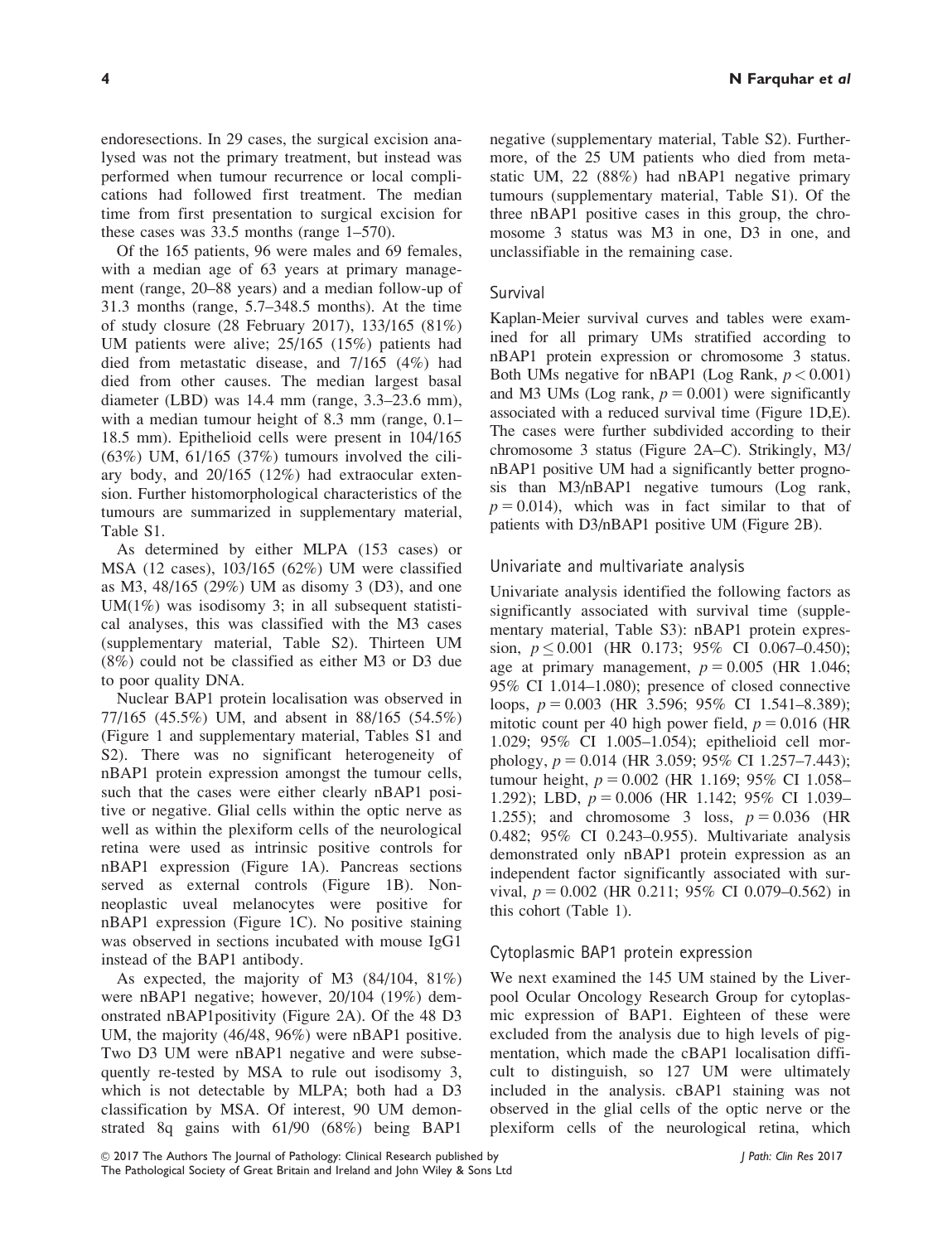

Figure 1. Prognostic value of nuclear BAP1 protein expression. (A–C) Representative images of nuclear BAP1 protein (nBAP1) expression in primary UM (x10 magnification); insets show nBAP1 at x40 magnification. (A) nBAP1 negative tumour with focal perinuclear cBAP1. Intrinsic nuclear positivity is present in the adjacent neural retinal tissue (bottom inset). (B) Positive (left) and negative (right) nBAP1 staining in pancreas control sections. (C) nBAP1 staining in non-neoplastic uveal melanocytes. (D) nBAP1 positive UM (left) and a nBAP1 negative UM (right). (E, F) Kaplan-Meier survival curves and tables for primary UM in the Liverpool cohort stratified according to: (E) nBAP1 protein expression ( $n = 165$ ; Log Rank,  $p < 0.001$ ) (nBAP1 protein expression was scored as positive or negative); or (F) chromosome 3 status ( $n = 152$ ; Log Rank,  $p = 0.001$ ), where only cases with a discernible normal or loss of chromosome 3 were included. Number of events indicates the number of deaths due to metastatic melanoma. Log-rank tests were used to compare survival across groups. BAP1 positivity was detected using a brown chromogen in (A), (B), and (D) and a red chromogen in (C).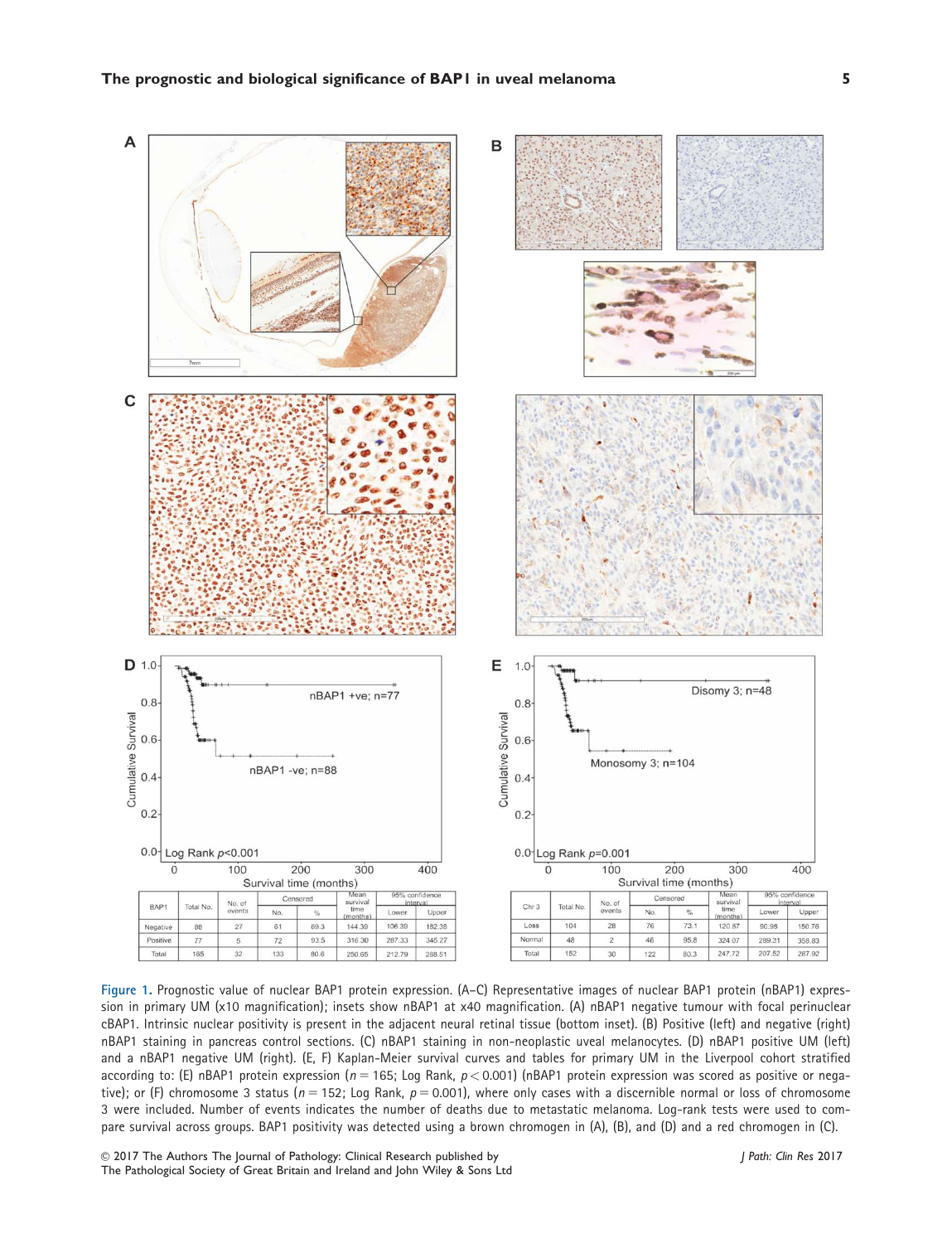

Figure 2. nBAP1 status contributes additional prognostic information in M3-UM patients. (A) Pie chart summarizing the breakdown of nBAP1 staining and chromosome 3 status in the Liverpool cohort of patients,  $n = 165$ . (B, C) Kaplan-Meier survival curves and tables estimating disease-free survival in UM patients stratified by: (B) nBAP1+ve/-ve status in monosomy 3 (M3) patients,  $n = 104$ and (C) nBAP1+ve/-ve status in disomy 3 (D3) patients,  $n = 48$ . Number of events indicates the number of deaths due to metastatic melanoma. Log-rank tests were used to compare survival across groups.

served as intrinsic positive controls, nor was it detected in mouse IgG1 incubated negative control sections. cBAP1 localisation was recorded as 'predominantly diffuse', 'predominantly focal perinuclear', or negative. Of the127 UM examined, 68 (53.5%) were nBAP1 positive, whilst 59 (46.5%) were nBAP1 negative (Figure 3). nBAP1 positive UM demonstrated 'predominantly diffuse' cytoplasmic staining in 53/68  $(77.9\%)$  cases examined; the remaining  $15/68$   $(22.1\%)$ showed no detectable cBAP1 expression, with none showing the focal perinuclear phenotype.

Of particular interest were the nBAP1 negative UMs that exhibited a distinct 'focal perinuclear' cBAP1 localisation in 18/59 (31%) cases (Figure 3A,B). 'Predominantly diffuse' cBAP1 was noted in 36/59 (61%) cases and there was no detectable

Table 1. Multivariate analysis of risk factors associated with metastasis in uveal melanoma

|          |              | Hazard     | 95% CI for HR |       |
|----------|--------------|------------|---------------|-------|
| Variable | Significance | ratio (HR) | Lower         | Upper |
| nBAP1    | 0.006        | 0.212      | 0.070         | 0.645 |
| AgePM    | 0.071        | 1.030      | 0.997         | 1.064 |
| Chr3     | 0.974        | 1.011      | 0.540         | 1.892 |

AgePM, age at primary management; Chr3, Chromosome 3; nBAP1, nuclear BAP1; CI, confidence interval.

cBAP1 in 5/59 (8%). Overall, these results suggest that complete loss of BAP1protein expression is uncommon in UM.

This 'focal perinuclear' cBAP1 phenotype did not significantly affect overall survival relative to predominantly diffuse or negative cBAP1 in the nBAP1 negative UM (Log rank,  $p = 0.925$ ; Figure 3C), nor did it correlate significantly with other clinical parameters or gross chromosomal abnormalities.

To take into account possible artefacts created by fixation and processing, we further examined our cBAP1 findings using an external independent cohort of UM ( $n = 14$ ) with available *BAP1* mutational status from the pathology archives of OSU. In keeping with the frequency of nBAP1 loss by IHC in the Liverpool cohort, 7/16 (44%) UM were nBAP1 positive and 9/ 16 (56%) were nBAP1 negative. All nBAP1 positive UM in this cohort had 'predominantly diffuse' cBAP1. nBAP1 negative UM showed 'focal perinuclear' cBAP1 localisation in 3/9 (33%) cases with6/9 (66%) showing 'predominantly diffuse' cBAP1 staining, again consistent with our findings above.

## Golgi localisation of cytoplasmic BAP1

Our results showing "focal perinuclear" cBAP1 protein accumulation in nBAP1 negative (but not nBAP1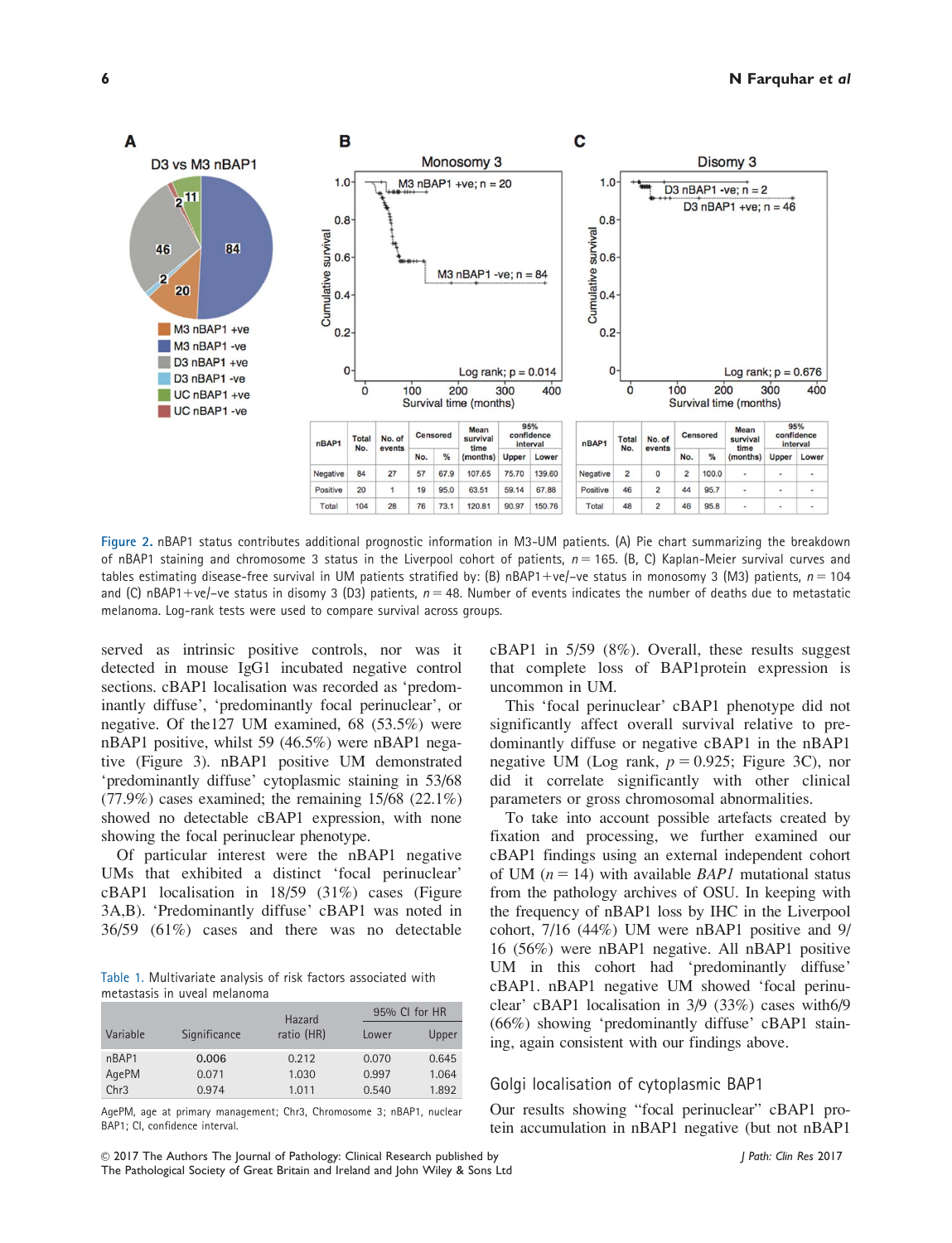

Figure 3. Cytoplasmic BAP1 exhibits differential localisation in UM. (A) Images showing either diffuse (left; DAB) or focal perinuclear (centre; DAB and right; AEC) localisation of cytoplasmic BAP1 (cBAP1) in three nBAP1 negative UM (main image and insets are at  $\times$ 10 and  $\times$ 40 magnification, respectively; scale bars 200  $\mu$ m). (B) Pie charts summarizing the breakdown of nBAP1 expression in the 127 UMs studied (left) and cBAP1 expression in the 59 nBAP1 negative cases (right). (C) Kaplan-Meier survival curve for 54 nBAP1 negative UM patients stratified by focal perinuclear and diffuse cBAP1 staining patterns. The difference in survival was not significant (Log rank;  $p = 0.925$ ). (D) Images showing similar localisation of focal perinuclear cBAP1 with the cis Golgi marker GM130 in 3  $\mu$ m serial sections of two UM cases (I and II) (scale bars 60  $\mu$ m).

positive) UM suggests that this reflects aberrant BAP1 processing and/or trafficking. We noted that the perinuclear distribution was similar to the location of the Golgi apparatus: to assess whether the cBAP1 may indeed be accumulating in the Golgi apparatus, adjacent serial UM sections were stained for BAP1 and the cis Golgi marker, GM130. Interestingly, the GM130 and cBAP1 staining profiles were very similar, indicating that BAP1 is localized near, or possibly within, the cis Golgi in these cells (Figure 3D).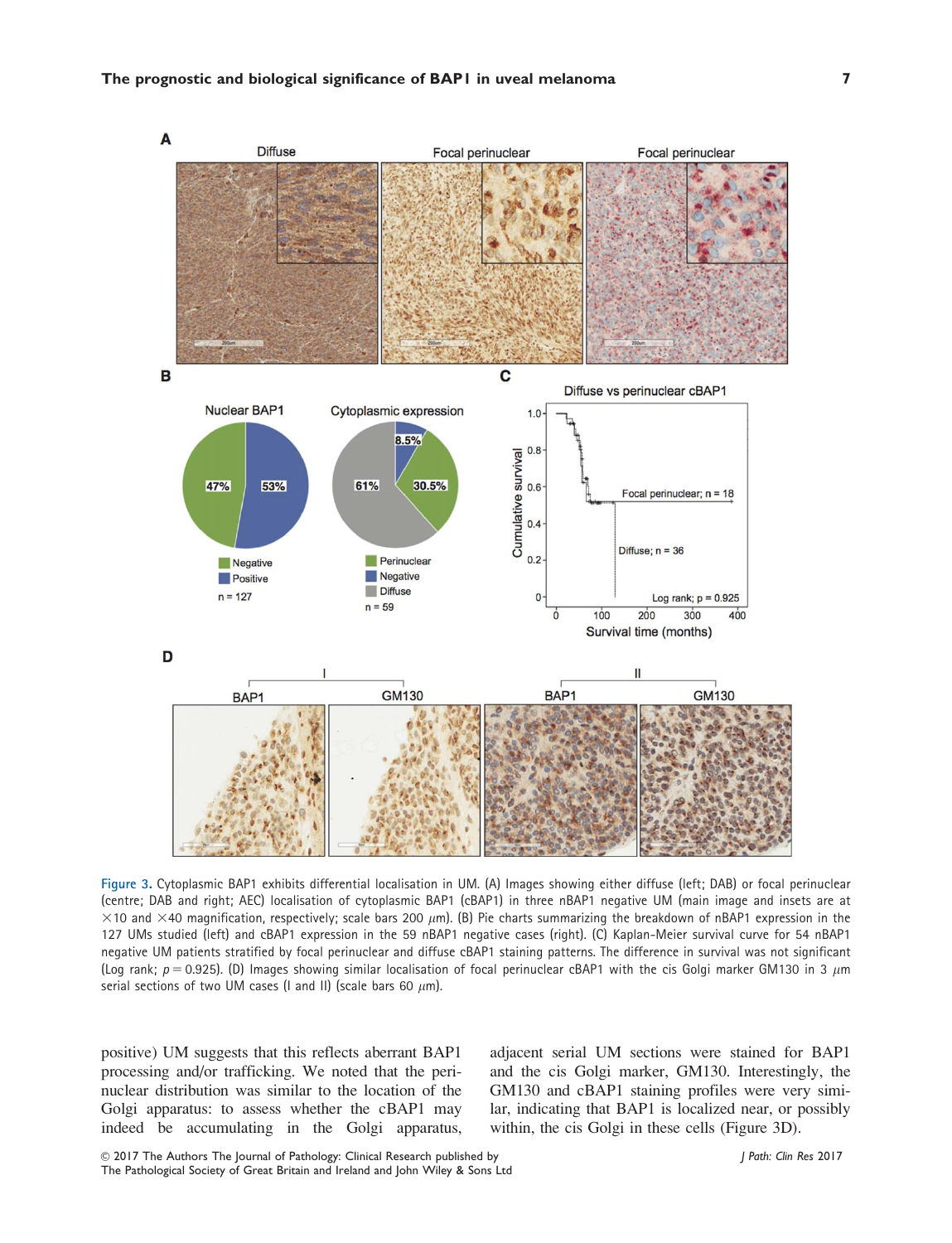Other





Figure 4. UMs with focal perinuclear cBAP1 tend to harbour loss-of-function BAP1 mutations. (A) Schematic showing the location of mutations within the BAP1 gene. 5' and 3' UTRs are depicted in red. One UM had two mutations flanking exon 17 (+); (B) location of the mutations shown in (A) mapped to the BAP1 protein (UCH, ubiquitin carboxy-terminal hydrolase domain; BARD1, BARD1 binding domain; HBM, HCF1-binding domain; BRCA1, BRCA1-binding domain; ULD, UCH-37-like domain; NLS, nuclear localisation signal. The location of cysteine, histidine, and aspartic acid residues of the catalytic triad are shown in the catalytic domain. (C) Histogram showing the distribution of mutation types for the nBAP1 positive, nBAP1 negative (cBAP1 diffuse), nBAP1 negative (cBAP1 focal perinuclear), and nBAP1 negative (cBAP1 negative) UMs.

#### BAP1 mutation analysis

As expected, all 9 nBAP1 positive UM had wild-type BAP1. Of the 17 nBAP1 negative cases examined, 3/7 cBAP1 diffuse UM were wild-type for BAP1and 1/7 harboured a splice acceptor mutation prior to exon 2, causing loss-of-function, while 3/7 had truncating, loss-of-function BAP1 mutations (Figure 4 and supplementary material, Table S4). In contrast, 7/9 cBAP1 'focal perinuclear' UM harboured lossof-function BAP1 mutations. In one case, exon 17 was flanked by an intron variant and a  $3'$  UTR variant, the pathogenic significance of which is unclear.

The remaining case was wild-type for BAP1. In the independent OSU cohort, 6/9 nBAP1 negative UM harboured a *BAP1* mutation, and 1/9 had a benign variant rs149499021. In the nBAP1 positive UM, 4/5 showed no mutation with only one case having the benign variant rs149499021 [40]. Of the three cases showing 'focal perinuclear' cBAP1, two had INDELs and one had a benign variant (supplementary material, Table S5).

Overall, we identified 6/25 (24%) cases in both cohorts analysed that were nBAP1 negative but did not harbour a BAP1 mutation.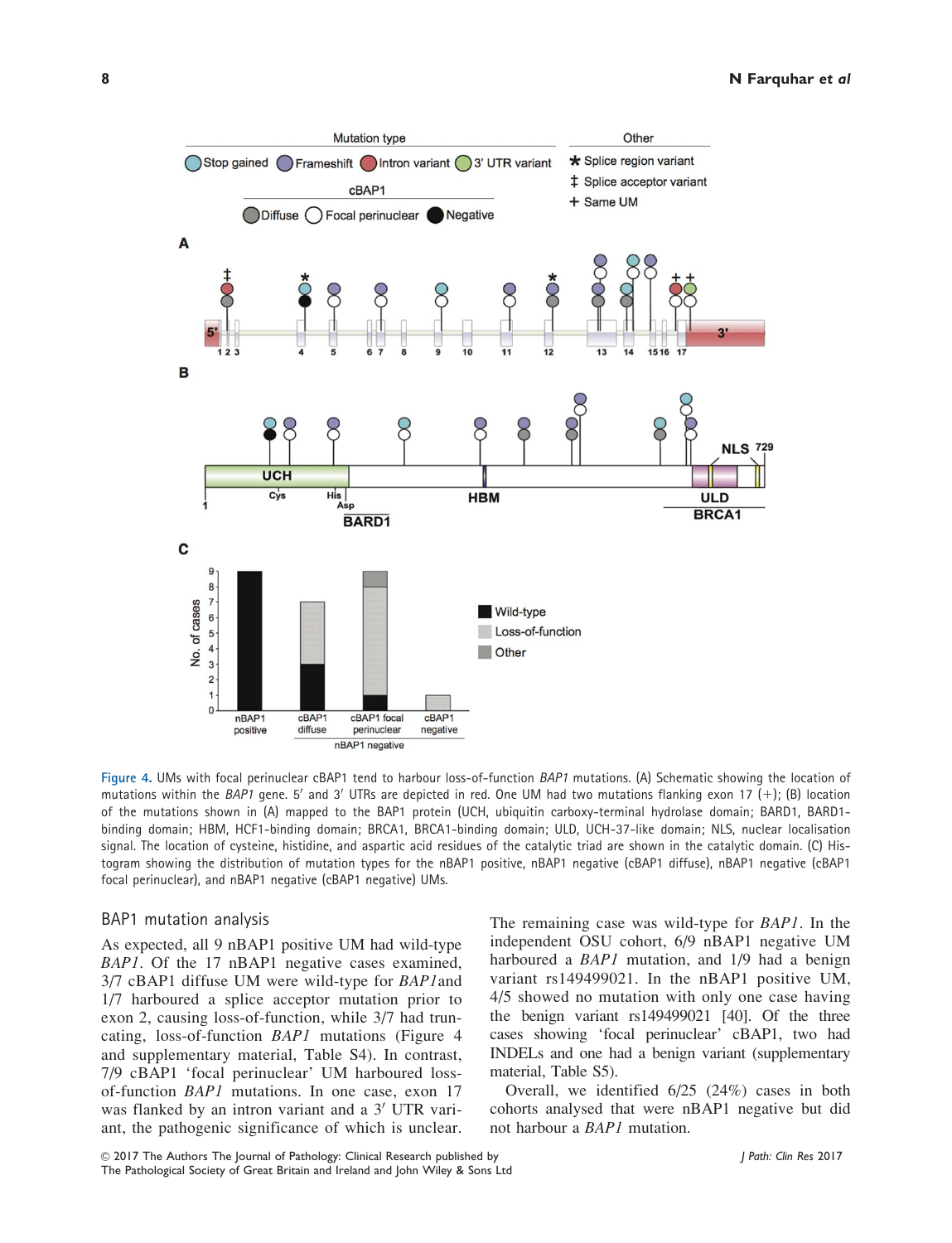#### **Discussion**

This is the largest study to date examining BAP1 protein expression in UM by IHC. Where feasible, we have also correlated the nuclear and cytoplasmic staining patterns of BAP1with clinical features, including outcome, as well as with BAP1 sequencing data. In this study, we have demonstrated that nBAP1 protein expression is lost in 54% of UM, and that nBAP1 is a significant independent prognostic indicator, which identifies a subset of M3 UM with nBAP1 expression that have prolonged survival as compared with M3 UM that have lost nBAP1 expression. We provide evidence to suggest that the subcellular localisation of cBAP1 in nBAP1-negative UM is associated with the presence of BAP1 mutations. That is, UM with 'focal perinuclear' cBAP1 tended to carry loss-of-function BAP1 mutations compared to UM with diffuse cytoplasmic BAP1.

## Nuclear BAP1 findings

BAP1 IHC is currently routinely performed only on surgically resected specimens in our centre. In the current study, this included tumours resected because of size, location, recurrence, secondary complications, and patient preference. Whilst we recognize that there may be a potential bias as compared with an analysis of all UM, the frequency of nBAP1 negativity in this study (54%) is consistent with that reported in the literature (43–58%) [23,38,39]. Similar to these other reports, we demonstrated a correlation between loss of nBAP1 expression and poor prognostic parameters known to be associated with 'high risk' UM – i.e. increasing age at primary management; ciliary body involvement; increasing tumour LBD; large tumour height; epithelioid cell morphology; PAS-positive connective tissue loops; and loss of chromosome 3 [6].

Previous studies have indicated that there is a strong association between the absence of nBAP1 protein expression and mutations in BAP1 [23,39]. For example, Van de Nes et al demonstrated in a cohort of 66 UM that 33/37 (89%) M3 UM had a BAP1 mutation together with an absence of nBAP1 protein expression [23]. A similar proportion was reported by Koopmans et al in their study of 74 UM, with 88% of the M3 UM harbouring a BAP1 mutation together with loss of nuclear protein expression [39]. In our current study of 26 nBAP1 negative UM, 20 (77%) harboured mutations in BAP1, which is similar to the previous reports detailed above.

Of particular interest in our current study was the identification of a subset of M3 UM (20/104; 19%) that showed nBAP1 positivity, correlating with a significantly increased survival time as compared with the M3/nBAP1-negative UM ( $p = 0.014$ ) (Figure 2B). Whilst the follow-up is relatively short for these 20 individuals, the data support our previous description of a patient with nBAP1 positive liver metastases who was still alive after more than 10 years post enucleation [51]. More recently, BAP1 IHC performed at our centre showed nBAP1 positivity in metastatic UM cells within the liver of a patient who is alive 37 years after diagnosis of the primary UM. This suggests that two distinct subgroups exist within UM with loss of chromosome 3: those M3 UM with a loss of BAP1 function, and those M3 UM with a retained functional copy of BAP1. Indeed, three M3/ nBAP1 positive cases were analysed for BAP1 mutations and found to be wild type. These data were also reflected in the multivariate analysis where nBAP1 was found to be the only independent variable significantly associated with increased risk of developing metastatic disease. Overall, our data strongly suggest that bi-allelic inactivation of BAP1 is required to influence prognosis; on this basis, we would predict that the loss of other genes on chromosome 3 may have little or no additional effect on prognosis in this group.

In a small number of cases, however, BAP1 loss is clearly not the metastatic driver. For example, 3/26 (12%) UM patients in our study who developed metastatic disease were found to have nBAP1 positive primary tumours. Two of these patients also had unfavourable clinical and histological characteristics, which would have placed them in the 'high risk' category for developing metastatic disease, irrespective of the tumour's nBAP1 status. These other factors included epithelioid cell morphology, high mitotic count, large tumour size, 8q gain, ciliary body involvement, and extraocular growth [3].The remaining case, however, is unusual in that it was D3 with clinical and histological features of a low metastatic risk tumour. Previous studies have suggested that D3 UM with a mutation in splicing Factor 3B Subunit 1A (SF3B1) have an increased risk of developing metastases [52]. Further studies are necessary to determine whether such a mutation is present in this particular case.

Other unusual cases in our patient cohort included three nBAP1 negative UM with no corresponding loss of chromosome 3. Chromosome 3 copy number for all three cases was re-examined by MSA, which is able to detect isodisomy, i.e. loss of heterozygosity due to acquisition of both copies of the chromosome from the same parent. Only one of the three cases showed isodisomy 3 by MSA. The remaining two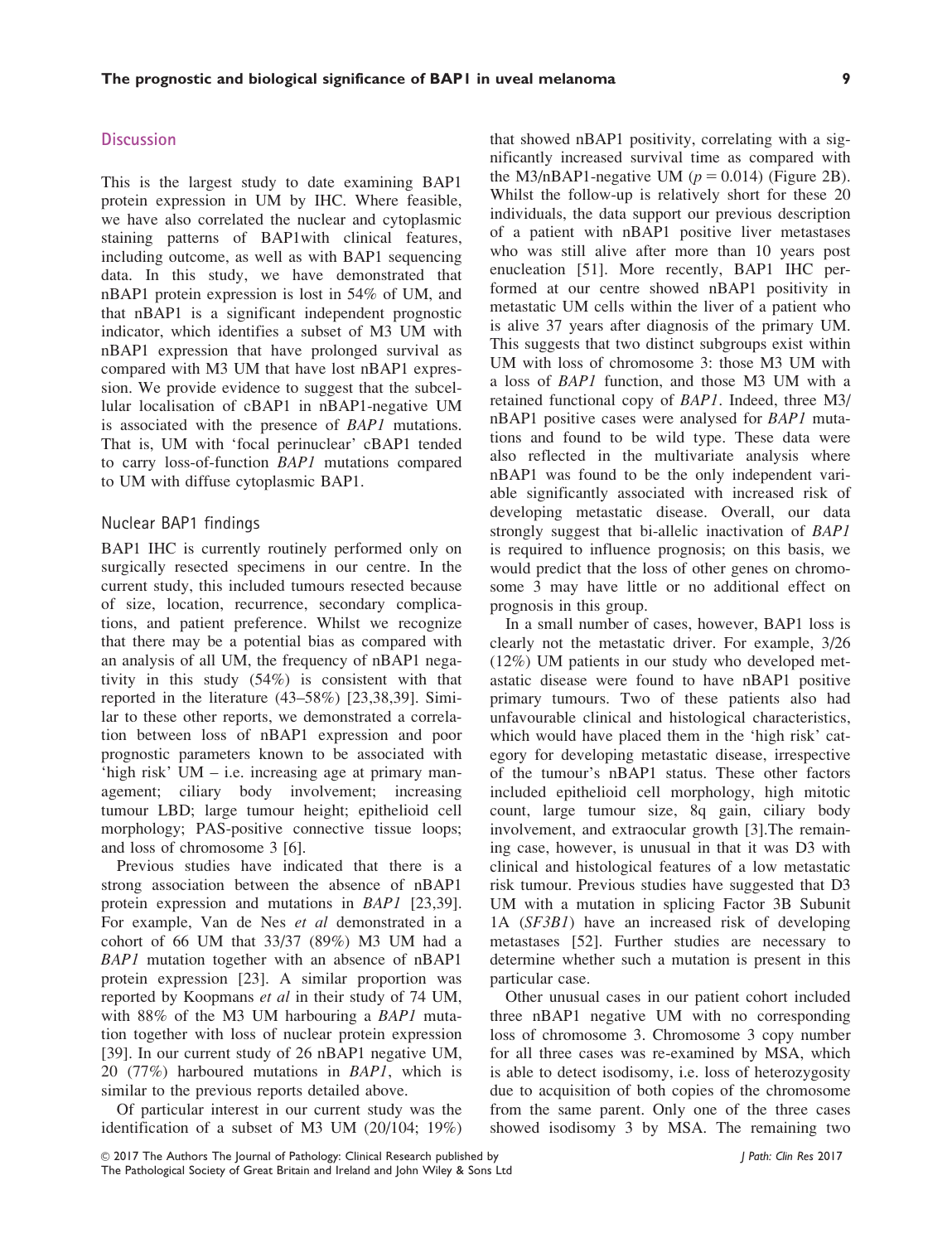cases were tested for BAP1 mutations, but were found to be wild type, suggesting alternative mechanisms of nBAP1 loss.

## Cytoplasmic BAP1 expression findings

Our study is the first to characterize cBAP1 in UM by IHC, and the first to investigate the link between cBAP1 genotype and phenotype. Our observation of 'focal perinuclear' cBAP1 localisation is consistent with a study by Gammon et al [43], who observed 'clumped perinuclear' cBAP1 in 53% of nBAP1 negative sporadic epithelioid Spitz tumours. They further hypothesized that 'focal perinuclear' cBAP1 may be trapped in the Golgi zone, which our experimental findings using the cis Golgi marker, GM130, would support. It should also be mentioned that mouse acites Golgi reactive (MAG) antibodies have been described in some monoclonal antibody preparations, resulting in non-specific cross reactivity with blood group A1 antigens present in patient tissues [53–55]. It is unlikely, given the prevalence of blood group A1 in the population  $(\sim]35\%$  individuals), however, that MAG antibodies are responsible for the small percentage of cases (11%) with 'focal perinuclear' positivity observed in our study. Moreover, a recent study by Bononi et al also described cBAP1 localisation to the endoplasmic reticulum where it regulates  $Ca^{2+}$  release to promote apoptosis [56]. In fibroblasts and mesothelial cells derived from individuals with a heterozygous germline  $BAP1^{+/-}$  mutation, they demonstrated a reduced  $Ca^{2+}$  flux that reduced the ability  $of *BAP1*<sup>+/–</sup> mutant cells to undergo apoptosis follow$ ing DNA damage. Taken together, these results suggest that there is indeed a functional role of cBAP1 in particular cancer types requiring further study.

The preponderance of UM with 'focal perinuclear' cBAP1 that harbour truncating mutations is of interest as one might assume that mutations causing premature stop codons would trigger nonsense-mediated decay of the aberrant transcript, so that incorrect protein is not produced. One possibility, however, is that the UM cells bypass the premature stop codon by using alternative splice sites [57] and/or read-through translation [58] to generate misfolded proteins that are not able to exit the Golgi following processing. Consistent with this, Jensen et al, who first described BAP1, identified a number of putative N-linked BAP1 glycosylation sites, suggesting that BAP1 may traverse the Golgi during maturation [30]. Bhattacharya and colleagues [59] suggested an alternative mechanism for the observation of 'focal perinuclear' cBAP1 in the form of cBAP1 aggregates promoted by BAP1 mutations, which expose hydrophobic

regions of the protein, leading to beta amyloid aggregation. However, their study proposed that specific mis-sense mutations in the catalytic domain were responsible for the observed aggregation, whereas our sequencing results suggest that sporadic truncating mutations throughout BAP1 can induce the 'focal perinuclear' phenotype. Further studies of the molecular biology of the focal perinuclear phenotype will be warranted.

Our results identifying six nBAP1 negative UM with wild-type *BAP1* is consistent with reports by van de Nes et al [23] and Royer-Bertrand et al [12], in which five and three cases, respectively, with this phenotype/genotype were described. It is tempting to speculate that a post-translational mechanism, perhaps in the form of UBE2O upregulation, could be responsible for the aberrant cytoplasmic localisation of BAP1 in these cases. The putative E2/E3 hybrid ubiquitin ligase, UBE2O, has been reported to mediate cytoplasmic translocation of BAP1 by multimonoubiquitylation of the NLS. Auto-deubiquitylation by BAP1 antagonizes the activity of UBE2O, promoting its nuclear retention [44].

Finally, whilst our study found no link between cBAP1 expression and overall survival (Log rank;  $p = 0.33$ ), it is of interest that Zhang *et al* [60] found that high expression of cBAP1 in gliomas was significantly associated with worse overall survival compared to low cBAP1 expression, although there was no mention of any specific localisation of the cBAP1 in this study. A larger cohort of UM with a longer follow-up period is required to ascertain whether a dose-dependent effect of cBAP1 is of clinical relevance.

In summary, we have demonstrated the importance of nBAP1 protein expression as an independent marker of prognosis in patients with UM and that identifies a subpopulation of M3 tumours with favourable survival times compared to their nBAP1 negative counterparts. We also report that exclusion of BAP1 protein from the nucleus is most commonly associated with retention of cBAP1. The molecular mechanisms underpinning 'focal perinuclear' cBAP1 remain unknown, and warrant further study.

## Acknowledgements

We thank Mr Simon Biddolph of the NHS Cellular Pathology Department of the Royal Liverpool University Hospital for his meticulous preparation of the FFPE UM sections. We thank also Drs Annelies de Klein and Kyra Smit of the Rotterdam Ocular Melanoma Study Group for their expert sequencing of our UM samples,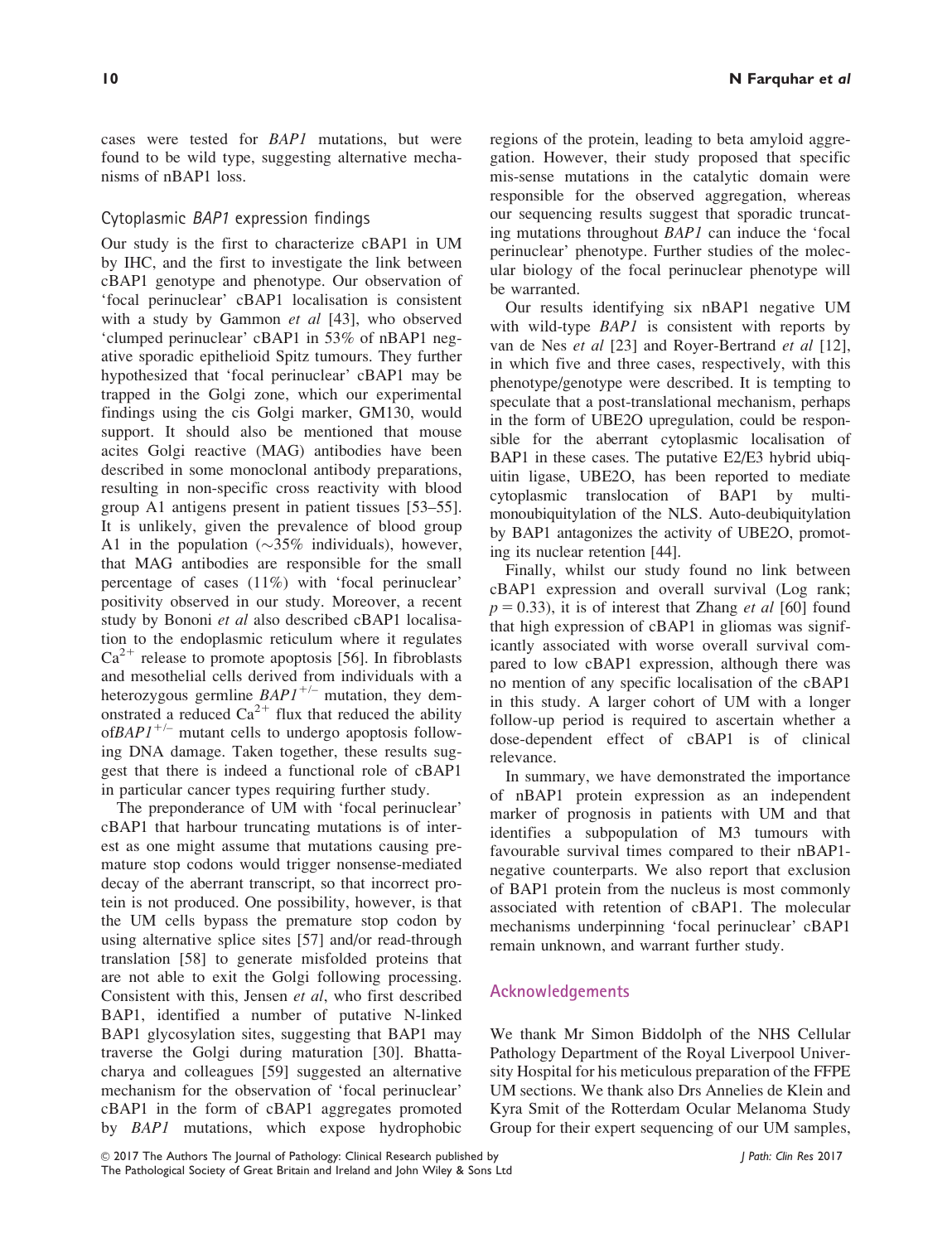as well as Dr Xuan Liu of the Centre for Genomics Research, University of Liverpool, for his generous help with identifying and annotating SNP variants. In addition, we express our gratitude to Dr Michael Marcus, Institute of Translational Medicine, University of Liverpool, for providing his expertise and statistical support.

Finally, we would like to acknowledge funding from Fight for Sight UK (1497/98) and from the Eye Tumour Research Fund, RLBUHT, who are funding the PhD studentships of Neil Farquhar and Sophie Thornton, respectively. Colleen Cebulla is supported by NEI Award Number K08EY022672. The content is solely the responsibility of the authors and does not necessarily represent the official views of the funding institutions. Additional funds were provided by the Ohio Lions Eye Research Foundation and the Patti Blow Fund.

## Author contributions statement

NF, ST, SEC, JC, JJS, HK: design of study; NF, ST, YK, CC, MHAR: undertaking the IHC experiments; HH, CC, MHAR: patient care/contribution of patient samples; NF, ST, SEC, HK: evaluation of IHC; ST: undertaking of MLPA/MSA; NF, MHAR: evaluation of sequencing results; AT, NF, ST, HK: evaluation of laboratory data with clinical data and outcomes; All authors: Interpretation of results; All authors: manuscript writing; All authors: critical review of the manuscript.

#### **References**

- 1. Virgili G, Gatta G, Ciccolallo L, et al. Incidence of uveal melanoma in Europe. Ophthalmology 2007; 114: 2309–2315.
- 2. Yonekawa Y, Kim IK, Damato B. Epidemiology and management of uveal melanoma. Hematol Oncol Clin North Am 2012; 26: 1169–1184.
- 3. Damato B. Progress in the management of patients with uveal melanoma. The 2012 Ashton Lecture. Eye (Lond) 2012; 26: 1157–1172.
- 4. Carvajal RD, Schwartz GK, Tezel T, et al. Metastatic disease from uveal melanoma: treatment options and future prospects. Br J Ophthalmol 2017; 101: 38–44.
- 5. Woodman SE. Metastatic uveal melanoma: biology and emerging treatments. Cancer J 2012; 18: 148–152.
- 6. Damato B, Eleuteri A, Taktak AFG, Coupland SE. Estimating prognosis for survival after treatment of choroidal melanoma. Prog Retin Eye Res 2011; 30: 285–295.
- 7. DeParis SW, Taktak A, Eleuteri A, et al. External validation of the Liverpool uveal melanoma prognosticator online. Invest Ophthalmol Vis Sci 2016; 57: 6116–6122.
- 8. Caines R, Eleuteri A, Kalirai H, et al. Cluster analysis of multiplex ligation-dependent probe amplification data in choroidal melanoma. Mol Vis 2015; 21: 1–11.
- 9. Damato B, Duke C, Coupland SE, et al. Cytogenetics of uveal melanoma: a 7-year clinical experience. Ophthalmology 2007; 114: 1925–1931.
- 10. Prescher G, Bornfeld N, Hirche H, et al. Prognostic implications of monosomy 3 in uveal melanoma. Lancet 1996; 347: 1222– 1225.
- 11. Robertson AG, Shih J, Yau C, et al. Integrative analysis identifies four molecular and clinical subsets in uveal melanoma. Cancer Cell 2017; 32: 204–220.
- 12. Royer-Bertrand B, Torsello M, Rimoldi D, et al. Comprehensive genetic landscape of uveal melanoma by whole-genome sequencing. Am J Hum Genet 2016; 99: 1190–1198.
- 13. Horsman DE, Sroka H, Rootman J, et al. Monosomy 3 and isochromosome 8q in a uveal melanoma. Cancer Genet Cytogenet 1990; 45: 249–253.
- 14. Sisley K, Cottam DW, Rennie IG, et al. Non-random abnormalities of chromosomes 3, 6, and 8 associated with posterior uveal melanoma. Genes, Chromosomes Cancer 1992; 5: 197–200.
- 15. Kilic E, Naus NC, van Gils W, et al. Concurrent loss of chromosome arm 1p and chromosome 3 predicts a decreased diseasefree survival in uveal melanoma patients. Invest Ophthalmol Vis Sci 2005; 46: 2253–2257.
- 16. Damato B, Dopierala J, Klaasen A, et al. Multiplex ligationdependent probe amplification of uveal melanoma: correlation with metastatic death. Invest Ophthalmol Vis Sci 2009; 50: 3048-3055.
- 17. Häusler T, Stang A, Anastassiou G, et al. Loss of heterozygosity of 1p in uveal melanomas with monosomy 3. Int J Cancer 2005; 116: 909–913.
- 18. Dono M, Angelini G, Cecconi M, et al. Mutation frequencies of GNAQ, GNA11, BAP1, SF3B1, EIF1AX and TERT in uveal melanoma: detection of an activating mutation in the TERT gene promoter in a single case of uveal melanoma. Br J Cancer 2014; 110: 1058–1065.
- 19. Harbour JW, Onken MD, Roberson EDO, et al. Frequent mutation of BAP1 in metastasizing uveal melanomas. Science 2010; 330: 1410–1413.
- 20. Martin M, Maßhöfer L, Temming P, et al. Exome sequencing identifies recurrent somatic mutations in EIF1AX and SF3B1 in uveal melanoma with disomy 3. Nat Genet 2013; 45: 933–936.
- 21. Van Raamsdonk CD, Bezrookove V, Green G, et al. Frequent somatic mutations of GNAQ in uveal melanoma and blue naevi. Nature 2009; 457: 599–602.
- 22. Van Raamsdonk CD, Griewank KG, Crosby MB, et al. Mutations in GNA11 in uveal melanoma. N Engl J Med 2010; 363: 2191–2199.
- 23. van de Nes JAP, Nelles J, Kreis S, et al. Comparing the prognostic value of BAP1 mutation pattern, chromosome 3 status, and BAP1 immunohistochemistry in uveal melanoma. Am J Surg Pathol 2016; 40: 796-805.
- 24. van Essen TH, van Pelt SI, Versluis M, et al. Prognostic parameters in uveal melanoma and their association with BAP1 expression. Br J Ophthalmol 2014; 98: 1738-1743.
- 25. Cancer Genome Atlas Research Network. Comprehensive molecular characterization of clear cell renal cell carcinoma. Nature 2013; 499: 43–49.

 $© 2017$  The Authors The Journal of Pathology: Clinical Research published by The Pathological Society of Great Britain and Ireland and John Wiley & Sons Ltd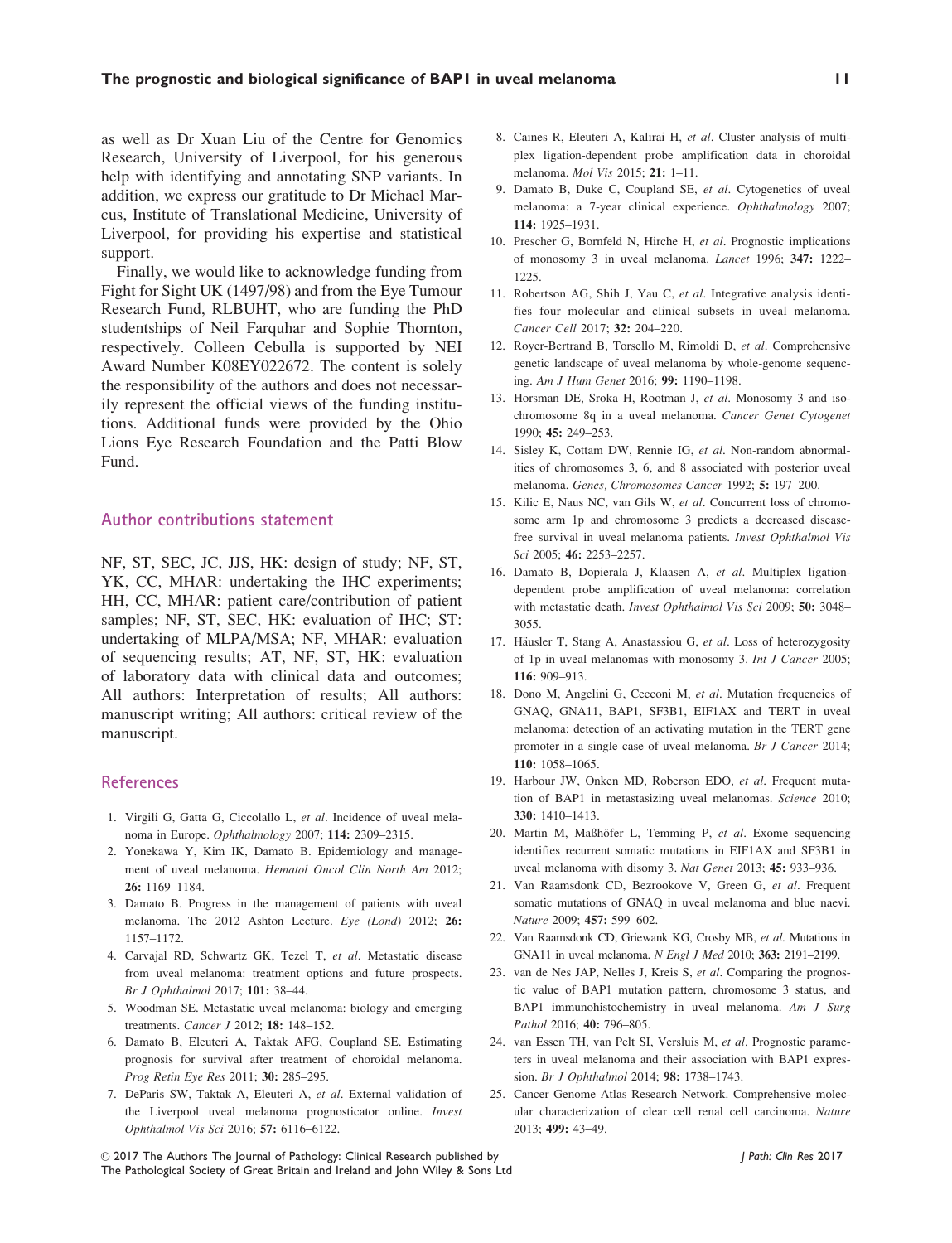- 26. Al-Shamsi HO, Anand D, Shroff RT, et al. BRCA-associated protein 1 mutant cholangiocarcinoma: an aggressive disease subtype. J Gastrointest Oncol 2016; 7: 556–561.
- 27. Righi L, Duregon E, Vatrano S, et al. BRCA1-associated protein 1 (BAP1) immunohistochemical expression as a diagnostic tool in malignant pleural mesothelioma classification: a large retrospective study. J Thorac Oncol 2016; 11: 2006-2017.
- 28. Rai K, Pilarski R, Boru G, et al. Germline BAP1 alterations in familial uveal melanoma. Genes Chromosomes Cancer 2017; 56: 168–174.
- 29. Rai K, Pilarski R, Cebulla CM, et al. Comprehensive review of BAP1 tumor predisposition syndrome with report of two new cases. Clin Genet 2016; 89: 285–294.
- 30. Jensen DE, Proctor M, Marquis ST, et al. BAP1: a novel ubiquitin hydrolase which binds to the BRCA1 RING finger and enhances BRCA1-mediated cell growth suppression. Oncogene 1998;  $16: 1097 - 1112$
- 31. Misaghi S, Ottosen S, Izrael-Tomasevic A, et al. Association of C-terminal ubiquitin hydrolase BRCA1-associated protein 1 with cell cycle regulator host cell factor 1. Mol Cell Biol 2009; 29: 2181–2192.
- 32. Nishikawa H, Wu W, Koike A, et al. BRCA1-associated protein 1 interferes with BRCA1/BARD1 RING heterodimer activity. Cancer Res 2009; 69: 111–119.
- 33. Eletr ZM, Wilkinson KD. An emerging model for BAP1's role in regulating cell cycle progression. Cell Biochem Biophys 2011; 60: 3–11.
- 34. Ismail IH, Davidson R, Gagne J-P, et al. Germline mutations in BAP1 impair its function in DNA double-strand break repair. Cancer Res 2014; 74: 4282–4294.
- 35. Yu H, Mashtalir N, Daou S, et al. The ubiquitin carboxyl hydrolase BAP1 forms a ternary complex with YY1 and HCF-1 and is a critical regulator of gene expression. Mol Cell Biol 2010; 30: 5071–5085.
- 36. Sahtoe DD, van Dijk WJ, Ekkebus R, et al. BAP1/ASXL1 recruitment and activation for H2A deubiquitination. Nat Commun 2016; 7: 10292.
- 37. Machida YJ, Machida Y, Vashisht AA, et al. The deubiquitinating enzyme BAP1 regulates cell growth via interaction with HCF-1. J Biol Chem 2009; 284: 34179–34188.
- 38. Kalirai H, Dodson A, Faqir S, et al. Lack of BAP1 protein expression in uveal melanoma is associated with increased metastatic risk and has utility in routine prognostic testing. Br J Cancer 2014; 111: 1373–1380.
- 39. Koopmans AE, Verdijk RM, Brouwer RWW, et al. Clinical significance of immunohistochemistry for detection of BAP1 mutations in uveal melanoma. Mod Pathol 2014; 27: 1321– 1330.
- 40. Pilarski R, Cebulla CM, Massengill JB, et al. Expanding the clinical phenotype of hereditary BAP1 cancer predisposition syndrome, reporting three new cases. Genes Chromosomes Cancer 2014; 53: 177–182.
- 41. Piris A, Mihm MC Jr, Hoang MP. BAP1 and BRAFV600E expression in benign and malignant melanocytic proliferations. Hum Pathol 2015; 46: 239–245.
- 42. Testa JR, Cheung M, Pei J, et al. Germline BAP1 mutations predispose to malignant mesothelioma. Nat Genet 2011; 43: 1022– 1025.
- 43. Gammon B, Traczyk TN, Gerami P. Clumped perinuclear BAP1 expression is a frequent finding in sporadic epithelioid Spitz tumors. J Cutan Pathol 2013; 40: 538–542.
- 44. Mashtalir N, Daou S, Barbour H, et al. Autodeubiquitination protects the tumor suppressor BAP1 from cytoplasmic sequestration mediated by the atypical ubiquitin ligase UBE2O. Mol Cell 2014; 54: 392–406.
- 45. Hakiri S, Osada H, Ishiguro F, et al. Functional differences between wild-type and mutant-type BRCA1-associated protein 1 tumor suppressor against malignant mesothelioma cells. Cancer Sci 2015: **106:** 990-999.
- 46. Abdel-Rahman MH, Cebulla CM, Verma V, et al. Monosomy 3 status of uveal melanoma metastases is associated with rapidly progressive tumors and short survival. Exp Eye Res 2012; 100: 26–31.
- 47. Lake SL, Kalirai H, Dopierala J, et al. Comparison of formalin-fixed and snap-frozen samples analyzed by multiplex ligation-dependent probe amplification for prognostic testing in uveal melanoma. Invest Ophthalmol Vis Sci 2012; 53: 2647–2652.
- 48. Dopierala J, Damato BE, Lake SL, et al. Genetic heterogeneity in uveal melanoma assessed by multiplex ligation-dependent probe amplification. Invest Ophthalmol Vis Sci 2010; 51: 4898– 4905.
- 49. Tschentscher F, Prescher G, Horsman DE, et al. Partial deletions of the long and short arm of chromosome 3 point to two tumor suppressor genes in uveal melanoma. Cancer Res 2001: 61: 3439–3442.
- 50. Abdel-Rahman MH, Pilarski R, Cebulla CM, et al. Germline BAP1 mutation predisposes to uveal melanoma, lung adenocarcinoma, meningioma, and other cancers. J Med Genet 2011; 48: 856–859.
- 51. McCarthy C, Kalirai H, Lake SL, et al. Insights into genetic alterations of liver metastases from uveal melanoma. Pigment Cell Melanoma Res 2016; 29: 60–67.
- 52. Yavuzyigitoglu S, Koopmans AE, Verdijk RM, et al. Uveal melanomas with SF3B1 mutations: a distinct subclass associated with late-onset metastases. Ophthalmology 2016; 123: 1118–1128.
- 53. Finstad CL, Yin BW, Gordon CM, et al. Some monoclonal antibody reagents (C219 and JSB-1) to P-glycoprotein contain antibodies to blood group A carbohydrate determinants: a problem of quality control for immunohistochemical analysis. J Histochem Cytochem 1991; 39: 1603–1610.
- 54. Kliman HJ, Feinberg RF, Schwartz LB, et al. A mucin-like glycoprotein identified by MAG (mouse ascites Golgi) antibodies. Menstrual cycle-dependent localization in human endometrium. Am J Pathol 1995; 146: 166–181.
- 55. Ouwendijk WJD, Flowerdew SE, Wick D, et al. Immunohistochemical detection of intra-neuronal VZV proteins in snapfrozen human ganglia is confounded by antibodies directed against blood group A1-associated antigens. J Neurovirol 2012; 18: 172–180.
- 56. Bononi A, Giorgi C, Patergnani S, et al. BAP1 regulates IP3R3 mediated Ca2+ flux to mitochondria suppressing cell transformation. Nature 2017; 546: 549–553.
- 57. Dvinge H, Kim E, Abdel-Wahab O, et al. RNA splicing factors as oncoproteins and tumour suppressors. Nat Rev Cancer 2016; 16: 413–430.